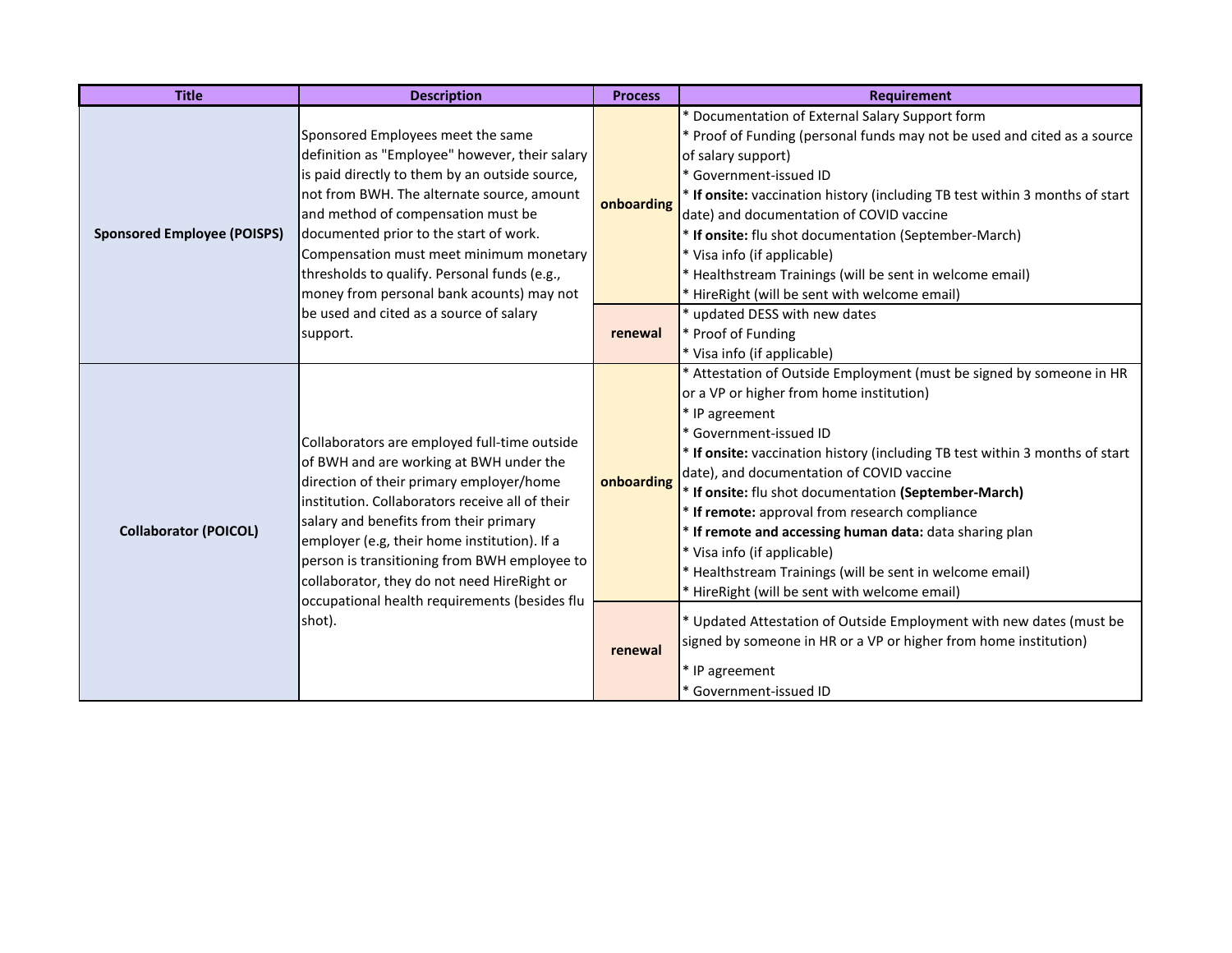| <b>Research Trainee (POIRST)</b> | Research trainees are at BWH to gain<br>experience and develop relevant skills in a<br>closely-supervised research environment.<br>They are not actively engaged in providing<br>services to BWH, but are participating here<br>purely for instruction. Trainees do not yet<br>possess the skills to work independently in a<br>lab. Trainees may only be at BWH for a period<br>of one year unless the training is a required<br>part of a degree-granting program. Trainees<br>may not be paid any money that may be<br>considered a wage (remuneration in<br>recognition of hours worked or services | onboarding | * Signed offer letter and Individual Research Training Plan (if remote,<br>include specifics about how trainee will be supervised remotely)<br>* IP agreement<br>* Government-issued ID<br>* If onsite: vaccination history (including TB test within 3 months of start<br>date) and documentation of COVID vaccine<br>* If onsite: flu shot documentation (September-March)<br>* If remote: approval from research compliance<br>* If remote and accessing human data: data sharing plan<br>* Visa info (if applicable)<br>* Healthstream Trainings (will be sent in welcome email)<br>* HireRight (will be sent with welcome email) |
|----------------------------------|---------------------------------------------------------------------------------------------------------------------------------------------------------------------------------------------------------------------------------------------------------------------------------------------------------------------------------------------------------------------------------------------------------------------------------------------------------------------------------------------------------------------------------------------------------------------------------------------------------|------------|---------------------------------------------------------------------------------------------------------------------------------------------------------------------------------------------------------------------------------------------------------------------------------------------------------------------------------------------------------------------------------------------------------------------------------------------------------------------------------------------------------------------------------------------------------------------------------------------------------------------------------------|
|                                  | provided). They may be paid an expense<br>stipend to cover "reasonable expenses"<br>directly associated with their involvement at<br>BWH. Expense stipends should not exceed<br>\$2,500.00 a month.                                                                                                                                                                                                                                                                                                                                                                                                     | renewal    | * Government-issued ID<br>* IP agreement<br>* Updated Research Training Plan including the new dates<br>* Visa info (if applicable)                                                                                                                                                                                                                                                                                                                                                                                                                                                                                                   |
| <b>Student Intern (POINPS)</b>   | Unpaid student interns are students who do<br>not yet have the requisite skills to function as<br>BWH employees in their chosen field and are<br>at BWH to gain experience and develop<br>relevant skills in healthcare administration or<br>clinical care. Unpaid interns are not involved in<br>a BWH research role.                                                                                                                                                                                                                                                                                  | onboarding | * Intern Curriculum OR signed letter on school letterhead stating that this<br>internship is required for school credit<br>* IP agreement<br>* Government-issued ID<br>* If onsite: vaccination history (including TB test within 3 months of start<br>date) and documentation of COVID vaccine<br>* If onsite: flu shot documentation (September-March)<br>* Visa info (if applicable)<br>* Healthstream Trainings (will be sent in welcome email)<br>* HireRight (will be sent with welcome email)                                                                                                                                  |
| <b>Observer (POIOBS)</b>         | Observers are purely watching, hands-off.<br>They do not engage directly in any projects or<br>patient care. Observers may not be paid either<br>a wage or a stipend. Observers may not be at<br><b>BWH</b> for a period longer than three months<br>and may not be renewed.                                                                                                                                                                                                                                                                                                                            | onboarding | * Government-issued ID<br>* IP agreement<br>* Vaccination history (including TB test within 3 months of start date) and<br>documentation of COVID vaccine<br>* Flu shot documentation (September-March)<br>* Visa info (if applicable)<br>* Healthstream Trainings (will be sent in welcome email)<br>* HireRight (will be sent with welcome email)                                                                                                                                                                                                                                                                                   |